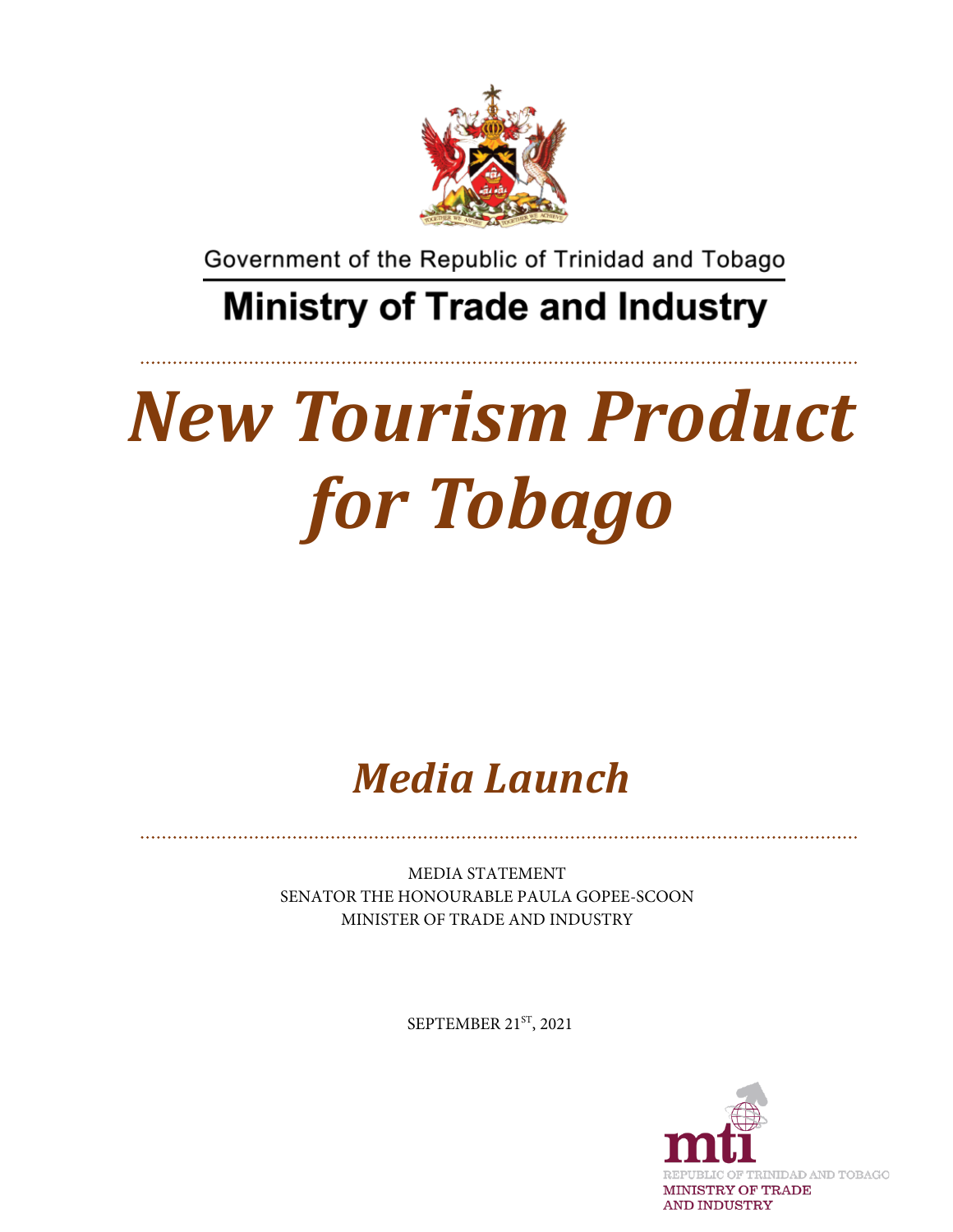### SALUTATIONS

- The Honourable Ancil Dennis, Chief Secretary of the Tobago House of Assembly
- Senator the Honourable Randall Mitchell, Minister of Tourism, Culture and the Arts
- Members of the Tobago House of Assembly
- Mr. Imtiaz Ahamad, Chairman of eTecK
- Specially invited guests
- Members of Media
- Ladies and Gentlemen

# **INTRODUCTION**

I am pleased to be here this morning to make an outstanding announcement related to the future Economic Development of Tobago. The goal of this property development project is to achieve increased and sustained economic growth; diversification and revitalization of the Tobago economy through private sector investment; and the transformation of its people and communities through the provision of the necessary enabling environment and infrastructure.

As stated earlier, in April 2021, the Government of Trinidad and Tobago through eTecK agreed that Expressions of Interest be sought to source a suitable investor to undertake the establishment of a First Class Hotel and Property Development at Rocky Point. Cabinet in April 2021 also agreed to the establishment of an Evaluation Committee comprising Senior representatives of:

- eTecK
- Tobago House of Assembly
- Ministry of Tourism, Culture and the Arts
- Ministry of Finance
- Ministry of Trade and Industry

# **Expression of Interest (EOI) Stage**

On 13 April 2021, eTecK publicly issued an Expression of Interest (EOI) for submissions from suitably qualified entities only within Trinidad and Tobago with the financial capability and proven track record to develop a First Class Hotel and Property Development at Rocky Point, Tobago. The deadline for the submissions of EOIs was 30 April 2021 and seven (7) entities submitted EOIs. Based on the cumulative results of the EOI Stage, two Proponents were selected to advance to the RFP Stage.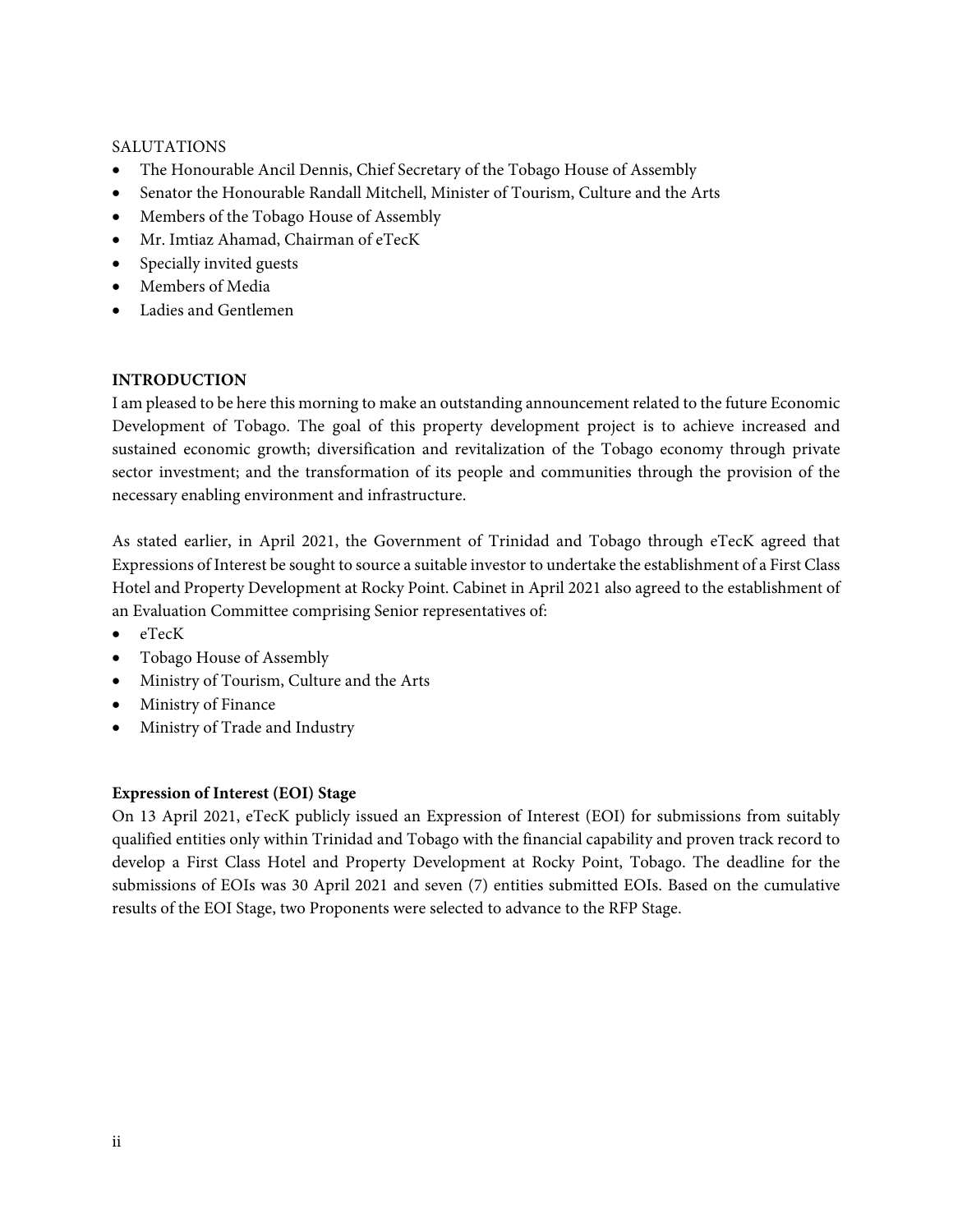## **RFP Stage**

An RFP (Request for Proposals) for the Development of a First Class Hotel and Property Development at Rocky Point, Tobago was issued by eTecK to both short-listed entities. The RFP closed on 20<sup>th</sup> August 2021 and both short-listed entities submitted proposals.

The Evaluation Committee met during the period 24-26 August 2021 to evaluate both Proposals which were assessed within the detailed evaluation criteria defined in the RFP including:

- *Qualifications and Experience*
- *Financial Capability*
- *Hotel Performance and Projections*
- *Agreement with Lease Provisions*
- *Market Study*
- *Operations Plan*
- *Project Design and Construction Plan*
- *Environmental Preservation Plan*
- *Local Benefits Plan*

As a result of the Evaluation, the Evaluation Committee recommended that the Proposal from Superior Hotels (Trinidad and Tobago) Limited be accepted to undertake the establishment of a first class hotel and property development at Rocky Point. The Cabinet accepted the recommendations of the Committee on 16<sup>th</sup> September 2021 and has authorised eTecK to issue a Letter of Offer to Superior Hotels for a 99-year Lease for the Lands at Rocky Point for the development of a First Class Hotel and Property Development.

#### **Project Impact**

Superior Hotels (Trinidad & Tobago) Limited has committed to investing **TT\$496 Million** through a combination of debt and equity. In other words, no Government funding will be provided for the capital investment in this new First Class hotel asset. It will all be private sector driven.

It is estimated that approximately 750 persons will be employed during the construction phase of the project which is expected to commence within the next two years. The Resort will also directly employ over 220 persons (and indirectly, several hundred more who will provide various goods and services) when operational and the vast majority will be from Tobago.

The multiplier effect from this project both during construction and operation will be significant for the island of Tobago and by extension, the economy of Trinidad and Tobago. In this regard, Superior Hotels (Trinidad and Tobago) Limited has also given a firm commitment to maximize the use of local labor, goods and services provided in Tobago once it is readily available and conforms to Marriott's standards.

Superior Hotels has also committed to conducting training programs in conjunction with the THA at the secondary school level in Tobago to prepare potential candidates for a career in the hospitality and tourism sector. The resort will also maximize its intake of local agricultural products and services which will involve